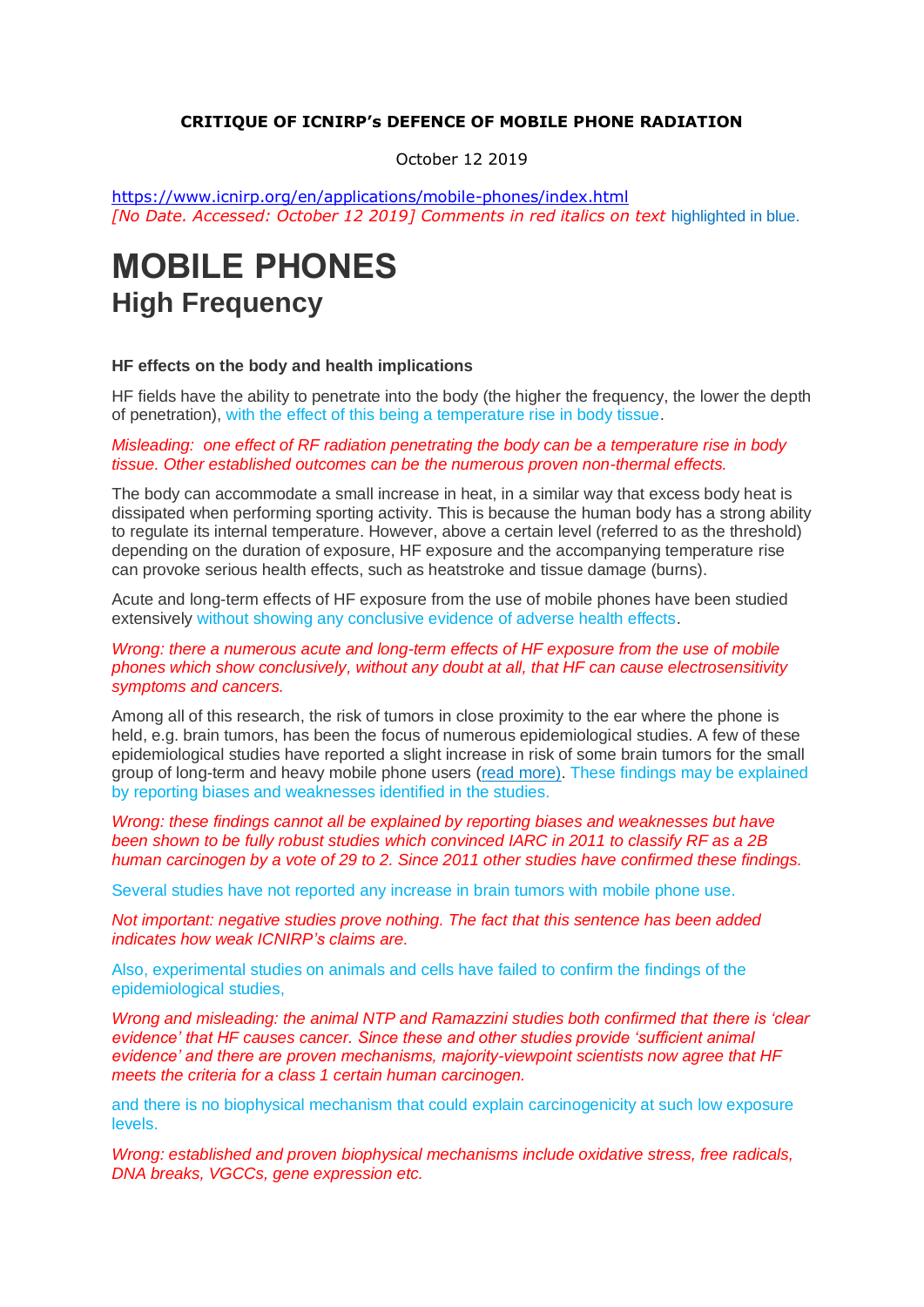In addition, the increased risk observed in some of the epidemiological studies is inconsistent with the stable frequency of occurrence of these tumors in the population.

*Wrong: the Philips et al study showed significant increase in brain tumours. Some studies claiming not to show increased risk were apparently flawed, such as the Australian one which omitted all cases over 60 years, which account for the majority of such cancers (*[M.News](https://microwavenews.com/news-center/arpansa-bt-rates)*).*

That is an important consideration, given the widespread and significant increase in the use of mobile phones in the general population during the last few decades.

*Wrong: it cannot be an important consideration since it is an invalid claim.*

A considerable amount of research has also been conducted on the relationship between HF fields and other outcomes such as headaches, concentration difficulty, sleep quality, cognitive function, cardiovascular effects, etc. To date, this research has not shown any such health effects.

*Wrong and misleading: there are hundreds, if not thousands, of studies confirming such effects.* 

The only consistently observed finding is a small effect on brain activity measured by electroencephalography (EEG).

*Wrong: this is not the only effect – see above.*

The biological implication of these small changes is, however, unclear.

*Then why say so, apart from trying to mislead the reader? Most scientists see this effect as consistent with all the other neurological and cardiovascular effects.*

For example, they have not been shown to affect sleep quality or be associated with any other adverse effects.

*Wrong, as explained above. Sleep disturbance is one of the most established adverse effects, and usually comes top or in the top three effects of studies of residents close to base stations in comparison with people living further away.*

The overall evaluation of all the research on HF fields as emitted by mobile phones leads to the conclusion that HF exposure below the thermal threshold is unlikely to be associated with adverse health effects.

*Wrong and misleading: it was known that RF causes adverse health effects in 1932 and nothing has invalidated this subsequently. Instead, thousands of studies have confirmed that RF can cause many adverse effects.*

*For some references see: Selected [Studies on ES and EHS](http://www.es-uk.info/wp-content/uploads/2018/05/Selected%20ES%20and%20EHS%20studies.pdf)*

### **Protection**

To avoid health hazards from HF exposure emitted by mobile phones, the temperature rise in the body must be restricted.

*Wrong, in that non-thermal effects must also be restricted. There is no evidence whatsoever from any scientist at all that the proven and established adverse effects from RF exposure can be generated by a temperature rise.*

This can be achieved by limiting the absorption of HF energy, expressed in terms of the Specific Absorption Rate (SAR). In its guidelines ICNIRP recommends distinct SAR values applying to whole-body exposure, which is typical from [base stations](https://www.icnirp.org/en/applications/base-stations/index.html) and for the head, and other locations in the body that are relevant for exposures from mobile phones.

ICNIRP follows up the HF related scientific research and any new information relevant to health.

*Misleading: ICNIRP typically cherry-picks the, say, 20% of studies failing to find an effect but dismisses the 80% which find an effect.*